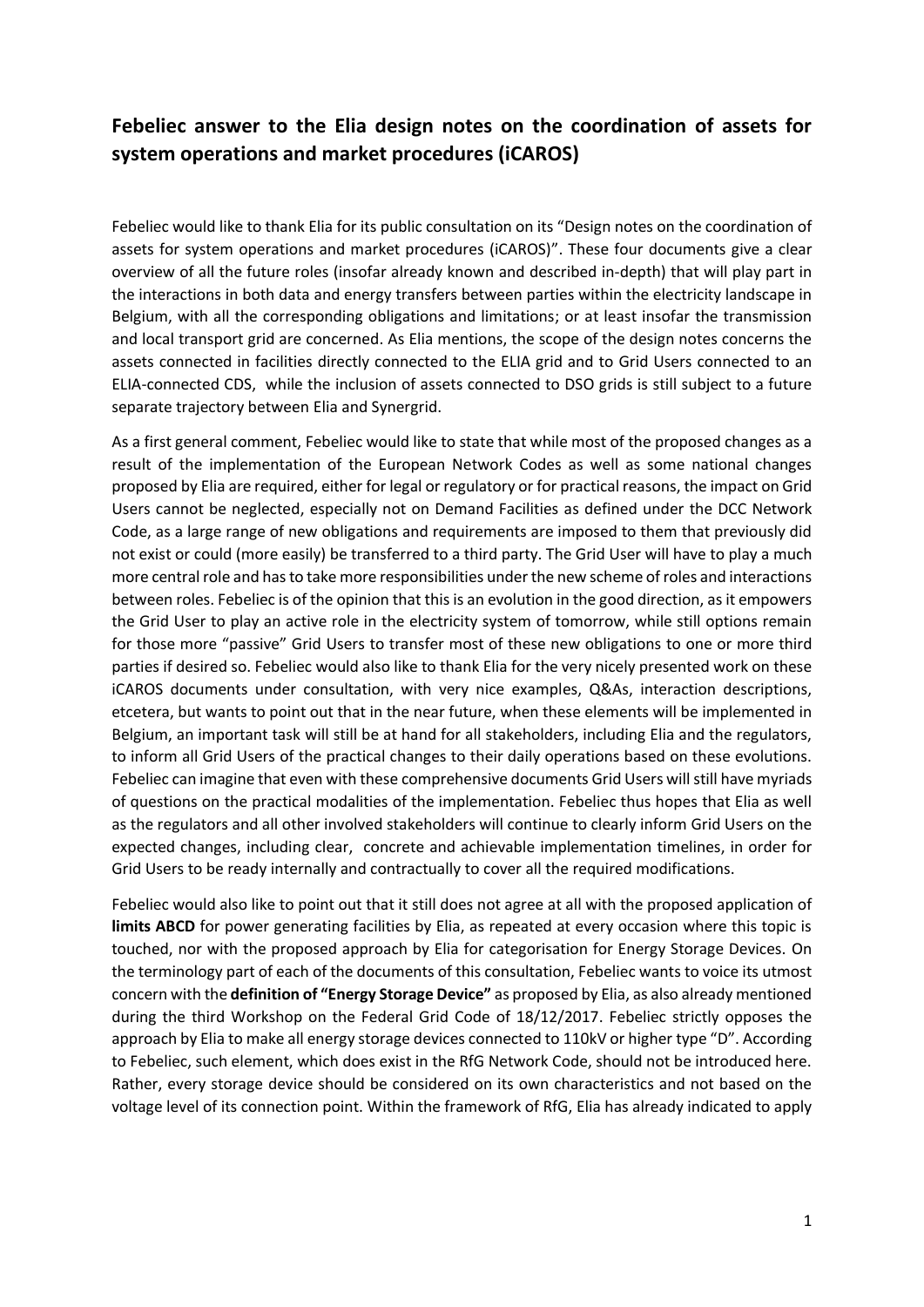for a derogation for all types A and  $B^1$ , to avoid that for example PV-installations or micro-CHPs or windmills in an industrial site with a connection point on a voltage level at or above 110kV would all have to comply with the stringent requirements for type D generation facilities, which would be technically impossible or economically unaffordable. Febeliec thus does not at all understand why Elia now wants to introduce this distinction based on voltage level for energy storage devices, where the aforementioned derogation procedure does not even exist as (except for pump storage facilities) they are not covered by the RfG Network Code! This is even not coherent with Elia's own Energy Vision 2050, where Elia expects hundreds of MWs or even GWs of storage devices in Belgium, needed according to Elia for the operation of the grid, while at the same time creating additional barriers for such storage devices on industrial sites.

Febeliec furthermore, as has always been the case and repeated at every occasion where this topic is touched, remains opposed to the Elia interpretation that all demand facilities connected to the 36kV and 70kV are to be considered "**transmission-connected**" as this implies numerous additional obligations for these facilities, which will not exist for such facilities in other European Ember States where they are considered "distribution-connected". This approach by Elia exacerbates the competitive position of these facilities, as this goes against a European level-playing field.

Moreover, Febeliec hopes that in the near future there will be more clarity on the **timelines** for the concrete implementation of iCAROS in the Belgian electric system, in order for Grid Users and all other involved entities to prepare the required modifications, also on the practical level (e.g. IT or hardware changes, …)

On the four documents, Febeliec would like to make following comments:

**.** 

# **1. Future roles and responsibilities for the delivery of ancillary services**

Febeliec would like to thank Elia for the clear and well documented introductory note, which provides a good overview of the broader picture of the future roles and responsibilities in the Belgian electricity system.

As Elia mentions itself, the Grid User plays a key role to coordinate the different roles, oversee coherence between their operations and assure that they operate in compliance with the regulation. As seen on Figure 2, the Grid User will become the central linchpin of all the different roles. Nevertheless, with three roles (Restoration Service Provider, Defence Service Provider and Voltage Service Provider) currently not well described, it is difficult to give an opinion on the full interaction of all the roles (more on these three roles below).

Febeliec would also like to make a comment on the references to the **KORRR** (Key Organizational Requirements, Roles and Responsibilities) document of ENTSO-e, for which the final proposal is to be submitted by ENTSO-e to all National Regulating Authorities by 14/03/2018, with a final approval even further in the future. This KORRR document could still have an impact on the iCAROS design (especially as all involved stakeholders, other than ENTSO-e, have voiced their major concerns on the overall quality of the consulted version of this KORRR document). Febeliec hopes that Elia will continue and even increase its endeavour to mitigate the most worrisome elements of the consulted version and

 $<sup>1</sup>$  Febeliec wants to point out that Elia does not want to apply for such a derogation for type C, despite this</sup> being also the request of both Febeliec as well as other stakeholders. Febeliec would like to have the derogation also cover these units, as this would otherwise entail discrimination and the non-respect of a level playing field.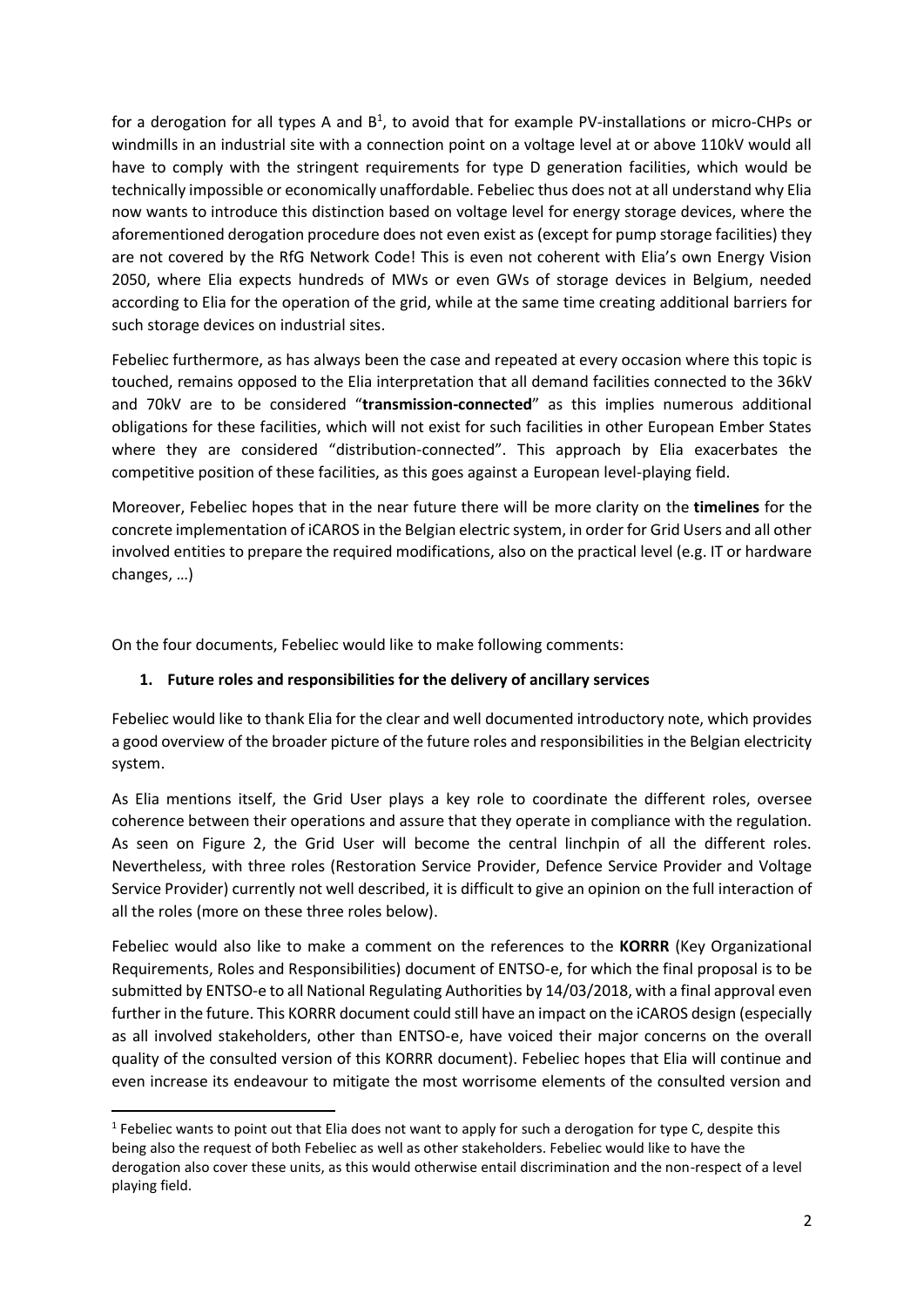make sure that the iCAROS proposals in Belgium are not incompatible with the final approved version of the KORRR document.

Elia has done a good job in describing the interactions between all the different roles, which is greatly appreciated by Febeliec. Nevertheless, and as mentioned in the general comments, Febeliec believes that a practical checklist for each **Grid User** will be required, to make sure that none of these roles and/or interactions between these roles, where the Grid User will have to play a central role, is being overlooked when the implementation phase starts. Especially since the Grid User, as described by Elia, remains liable in case the Outage Planning Agent or Scheduling Agent does not deliver the operation information to the TSO and is also responsible for executing the availability plans in real-time as agreed between the Outage Planning Agent and the TSO. It is important to point out that not only a Grid User signs the necessary contracts with its relevant system operator (such as an access and a connection agreement), but that also a CDSO enters into similar agreements with Elia. Therefore a CDSO could be considered as a Grid User. However, the responsibilities to fulfil the different roles as described in the consultation documents do not apply for a CDSO (insofar his role as operator of a CDS). Febeliec would therefore welcome a more precise description/nomenclature of the different connection/access contracts to avoid misunderstandings. In some cases, it could also be useful to list and/or clarify the obligations of the Grid User towards either the TSO and/or the Relevant System Operator (RSO), which can be different<sup>2</sup>.

A general comment the **Outage Planning Agent**, which has also been voiced during the discussions on the Federal Grid Code, concerns the necessity to give a very clear definition on the interpretation of "owner" from the European Network Codes in the Belgian context of the Federal Grid Code and iCAROS, as the "owner" has to appoint the outage planning agent and strictu sensu this owner could be a financial investor or other third party who does not operate the asset. The statement given on p9/10 "*The Outage Planning Agent delivers Elia the information on whether or not a particular asset will be available for exchanging energy in the electricity markets*" leads for us to the conclusion that no outage and/or scheduling planning is necessary for assets that do not exchange energy with the markets (an example here are emergency generators that cannot connect parallel to the grid and only operate locally in island mode without physical connection to the grid nor connection to the energy market). Febeliec would like Elia to confirm this interpretation. Febeliec has also an additional question on the comment from Elia (p10) that the "*different information must be exchanged on a coherent level ('delivery point') for all services to allow a correct coordination*" and wonders how this will be mapped for demand facilities under the proposed outage planning procedure, as Demand Response services could be offered to system operators from a more granular level than that of the connection point of the demand facility (for example, but not limited to, in the case of CDSs).

With respect to the **Scheduling Agent**, Febeliec is very pleased to see that Elia has taken the decision not to request schedules in day ahead nor intraday from demand facilities, which is appreciated as providing gross consumption data would be a new procedure for these grid users, and that Elia extends this exemption to those demand facilities which voluntarily bid flexibility for redispatching. Nevertheless, Febeliec has a question on the Scheduling Agent as role for the bidding of flexibility for redispatching in case of CDSs. Which actor will then have to bid the redispatching volumes? The owner of the power generating facility and/or demand facility or the CDS Operator (CDSO) as Scheduling Agent for this demand facility (CDS), although he might not have own scheduling obligations for his (internal) demand facilities? During the discussions, Febeliec was of the impression that it is always

**.** 

<sup>&</sup>lt;sup>2</sup> Cf. Closed Distribution Systems (CDS), as TSO-connected CDSs and their underlying Grid Users are also covered by these design notes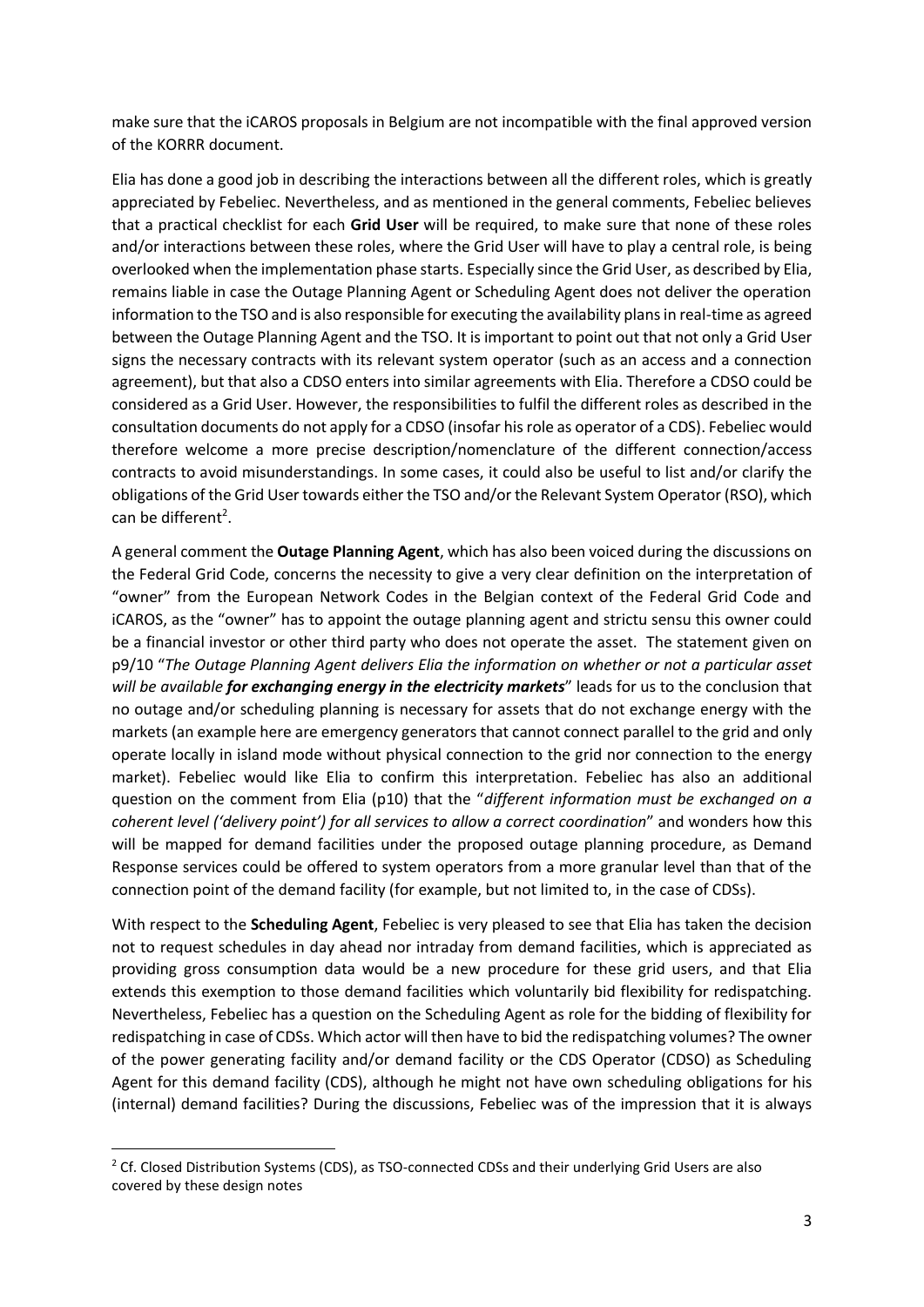the Grid User who is Scheduling Agent (or appoints a third party to fulfil this role) and never the CDSO, not even for redispatching purposes. Febeliec would like to get clarity on this issue, as it could have an important impact on the CDSOs and their operational procedures.

As for the definition of Scheduling Agent "*means the entity or entities with the task of providing schedules from market participants to TSO's, or where applicable third parties*" , is the definition and interpretation of "market participant" to be seen as defined in the context of Regulation (EU) 1227/2011 (REMIT)?

Concerning the **BRP**, Febeliec has no remarks other than that it must be specified that (p19) Must-Run and May-Not-Run schedules are only for coordinable generation and storage facilities and not demand facilities (this is more explicitly specified in the other documents, but not in this document). The same applies when discussing the **BSP** (p22).

Concerning the correction of the BRP imbalance in case of redispatching by Elia, is this meant as an ex-post correction on the imbalance invoice? Communication in real time in case of a redispatch activation is relevant as well for the BRP as unjustified counter measures could be taken with regard to open imbalance positions.

Concerning the **Voltage Service Provider**, Febeliec takes note that the exact translation towards the Belgian context is yet to be determined, as stated by Elia, but has question on Art29 6° of SO GL that "*Each TSO shall be entitled to use all available transmission-connected reactive power capabilities*" and how this will be translated to such capabilities within demand facilities, as opposed to generation (and storage?) facilities.

Concerning the **Defence Service Provider** and **Restoration Service Provider**, Febeliec at this point has no clear view on the concrete content of these roles and the impact they might have on other roles and on Grid Users. Febeliec has already voiced a wide range of first general comments and questions on these roles and related topics during the WG EMD & SO of the Elia Users' Group in December 2017 as to the concrete implications of the implementation of the Network Code Emergency & Restoration in Belgium. Febeliec believes that these roles and their translation into the Belgian context still need an in-depth analysis. Febeliec thus reserves itself the right to come back to these roles in a later, more elaborated, phase, in different discussion platforms, consultation documents, the announced study by Elia in 2018, etcetera.

In general, Febeliec also wonders how from a **practical** point of view Elia will **block** for example scheduling agents or BRPs to submit information that is incoherent with outage planning information or prevent BSPs to send bids that would be incoherent with other information etcetera.

# **2. Design note for the coordination of assets: Part I – Outage Planning**

With respect to this document, Febeliec would like to make following comments:

On the **terminology**, Febeliec asks Elia to clarify the position of CDSs as "Demand Facility" or not, as Elia states from DCC that "*a distribution system […] do not constitute a demand facility*", yet Elia seems to cover all transmission-connected demand facilities, including CDSs and their connected demand facilities, with the proposed approaches. A CDSO enters into a connection and access agreement with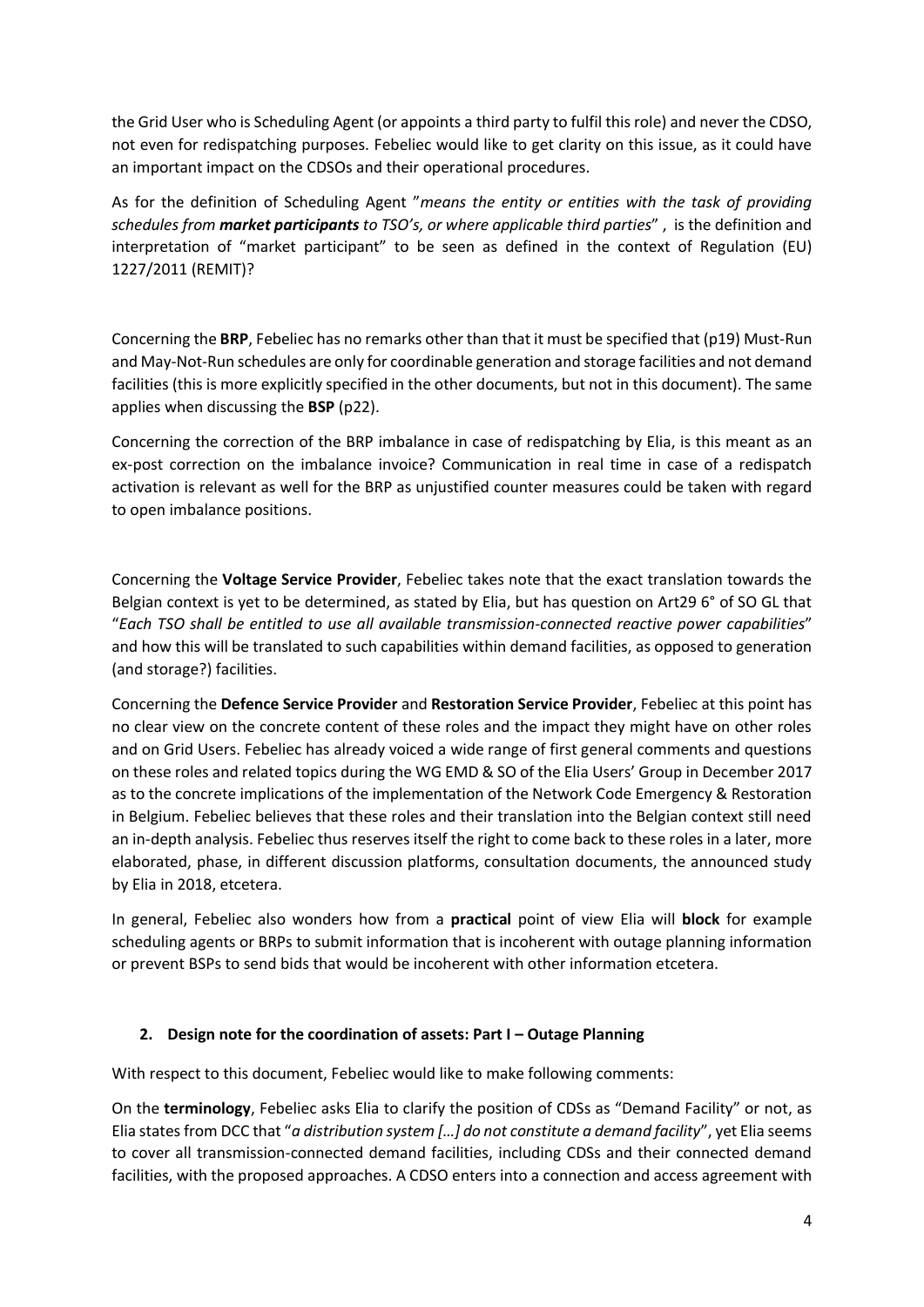Elia. However, this is with the goal to get physically connected to the grid of Elia in order to have market access for the Grid Users connected to the CDS. It is not the main purpose of a CDSO to get market access. Therefore, the responsibilities to fulfil the different roles as described in the consultation documents do not apply to a CDSO. We therefore would welcome a more precise description/nomenclature of the different connection/access contracts to avoid misunderstandings (e.g. distinction between the physics and the market).

On page 3, in the graph at the top of the page, Febeliec takes note of a "**TSO-DSO agreement**" and would like Elia to specify if this agreement will also cover the CDOs, as they are also to be considered DSOs under the scope of the European Network Codes and should as such presumably also be included in such agreement.

Febeliec appreciates the fact that Elia states that *during 2018 it will create together with the concerned stakeholders a more specific implementation plan, including regulatory, contractual and IT-related aspects* and asks to be included in these discussions as a concerned stakeholder. Also the fact that Elia will investigate how to avoid double data flows is appreciated by Febeliec, in order to avoid undue additional burdens on Grid Users.

On p4 is stated that "*Elia may contact the Outage Planning agent to negotiate a rescheduling of the foreseen outage period*". In this respect the coordinability level of the specific asset has to be taken into account, which should avoid rescheduling for non- or limited coordinable assets such as emergency generators, emergency battery storage and process-driven generators.

Concerning **obligations on asset level for demand facilities**, Febeliec wants to state that the European Network Code does only foresee availability plans for cross-border relevant demand facilities (where the definition of cross-border relevant remains unclear for the time being) and that Elia proposes to additionally receive such availability information for all demand facilities that are not cross-border relevant, which goes beyond the scope of the European Network Codes. Febeliec however can agree, as already indicated during bilateral and multilateral meetings, with this approach, insofar providing such information does not concern a new process but rather the formalization of existing practice, as indicated by Elia, which will be implemented via a lighter process than the default outage planning. However, Febeliec takes note (p19 and 21) that the default outage calendar for cross-border relevant and non-cross-border relevant demand facilities will be different and will be heavier for cross-border relevant demand facilities and asks from Elia as soon as possible clarification on the **definition of cross-border relevant** as this will have an impact on those grid users that are considered cross-border relevant as well as on the concrete workload for these facilities as compared to non-cross-border relevant demand facilities.

We would also like to draw the attention to the current transparency obligations (EU) Regulation 543/2013. For this regulation the planned unavailability or changes in actual unavailability of 100 MW or more of a consumption unit, has to be reported via the TSO to the ENTSO-E. Relevant information for consumption units is therefore already reported to the TSO. Somehow this reporting obligation has to be reflected in the outage planning for consumption units.

Also following the REMIT obligations, power generating modules with a capacity >10MW also have similar reporting obligations. These obligations should be aligned with the outage planning obligations.

Febeliec appreciates that demand facilities will be **exempted from scheduling obligation** and can **voluntary** bid flexibility for redispatching purposes, as already indicated above.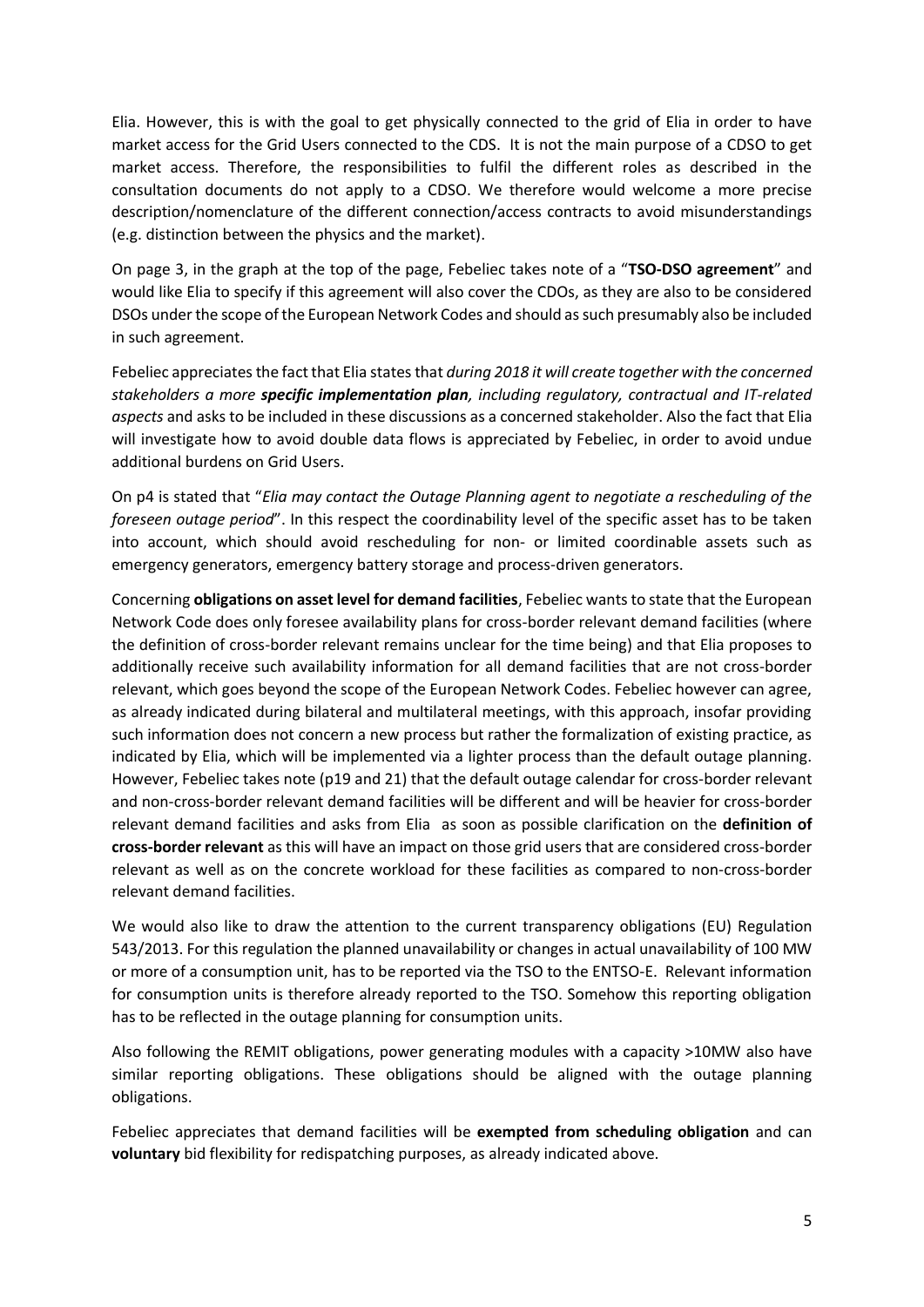On **data exchange for demand facilities** and the availability statuses, Febeliec appreciates the clarification brought by Elia on how to interpret the "Available", "Unavailable" (*electricity offtake is extremely low to nearly zero*) and "Testing" (for new demand facilities or extension of existing ones) from the European Network Codes. Only on "Testing", where Elia states that this *logically leads to a test schedule and no commercial bidding of flexibility for redispatching or for balancing* (p18), Febeliec has some additional question on how this should be read (status per delivery point?) as this could create problems for CDSs but also for (large) non-CDS demand facilities with multiple delivery points, as this would exclude the entire site from any commercial bidding of flexibility.

With respect to 7.Data exchange (p14): In the obligations of the Outage Planning Agent, Elia states that the Outage Planning Agent must deliver information on the active power capability restriction, a.o. when contractual capacity "will not be used to its full extent" . Whether the contractual capacity is used to its full extent is market and/or process driven and thus not to be determined upfront.

With respect to Testing status (p16): The agreement of a test plan between Grid User and Elia is only applicable for installations which are connected directly to the Elia-grid. On a CDS level, it is the CDSO who should evaluate the test plan of the Grid User to the CDS and inform Elia when relevant, for example in case the testing of an asset on its gird has a significant impact on the Elia-grid. Moreover this an operational task for the Relevant System Operator and not in scope of an information provider such as an Outage Planning Agent.

On the **amendments requested by the Outage Planning Agent** for approval by Elia, Elia (p24) states that it will analyse the impact of the requested modification and inform the Outage Planning Agent of its decision, with three possible replies: *Accepted the requested modification without conditions*, *refuse the requested modification and Elia communicates the reason for refusal*, or *conditionally accept the requited modification, communication of the reason and conditions.* Febeliec wonders if Elia will also apply this approach to Demand Facilities and refuse or impose conditions on consumption of these demand facilities and if so, under which legal framework it will do so. The same applies for modification of availability plans (p25) for demand facilities, where Elia states that the Outage Planning Agent will search for and discuss an alternative planning with Elia.

Amendments by Elia (p25): What if Elia and outage planning agent don't come to an agreement with regards planning or remuneration?

On **title 9.4**, Febeliec would like Elia to specify that this approach is not applicable to demand facilities, as they will not have a scheduling obligation.

On the **remuneration**, Febeliec supports the combination of a reasonable remuneration, which is demonstrable and directly related to the amendment, as long as the goal is to lower the overall system cost and the control of the costs of the TSO is under control from the regulator. But Febeliec wonders what the procedure is if no reasonable remuneration can be decided after negotiation and which party has to take the final decision.

With respect to 11. verifications & liability (p27):

example2 (p27): why is there a penalty of scheduling agent following activation control?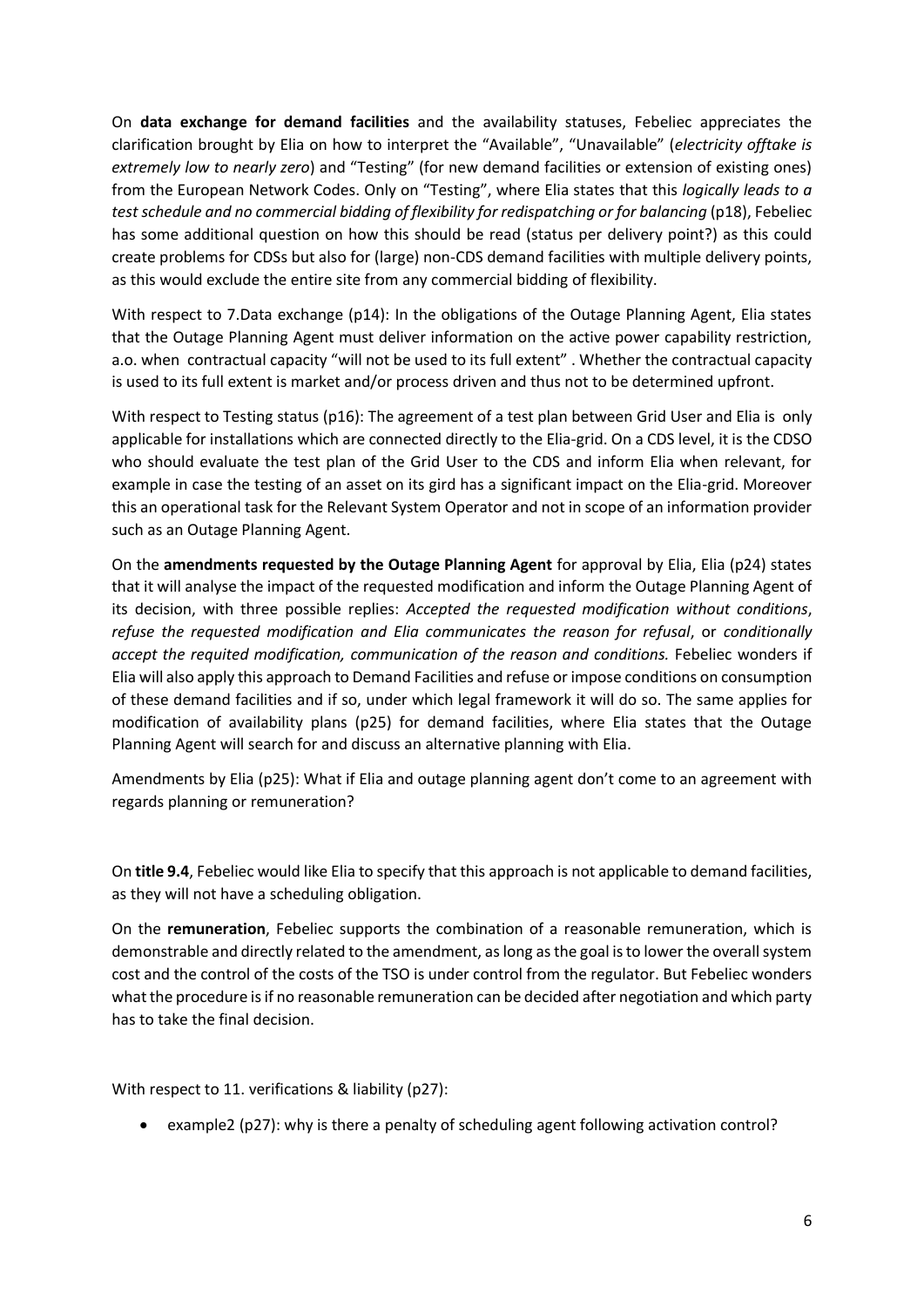Example4 (p28): Elia states that in this example the Scheduling Agent can in real time, however, be forced to reduce its active power exchange to 0MW. The Scheduling Agent however does not have any active power exchange, this is an obligation for the Grid User.

With respect to the summary & impact on federal grid code (p30): Elia states that TSO-connected demand facilities and TSO-connected CDS are subject to the requirements for outage planning whereas prior it was stated that CDS's are exempted from outage planning.

# **3. Design note for the coordination of assets: Part II – Scheduling and Redispatching**

Febeliec appreciates the chosen option by Elia to **not apply a scheduling obligation** (day ahead or intraday) **to demand facilities** and to allow for generation and storage facilities of type B to allow ON/OFF schedules. Febeliec also appreciates that with respect to the bidding obligation of the available flexibility Elia will be **taking into account the coordinability level of the asset**, which should avoid for non-coordinable assets such as emergency generators and emergency storage, but also for limited or non-coordinable assets such as process-driven generators, to have to offer (non-existent) flexibility as well as providing (useless) schedules. Elia also has included these elements in the examples of coordinability (p36).

Febeliec takes nota that Elia states that "*the inclusion of assets connected to DSO grids is subject to a separate trajectory between Elia and Synergrid and will be presented at a later time*" and wonders when this information will become available, but also wonders why CDSOs are not included, as they are also considered DSOs for the purpose of the European Network Codes and are not part of Synergrid, where only public system operators are represented, and whether the CDSOs not connected to the Elia grid will also be included in this trajectory, as they will presumably also have roles to fulfil as relevant system operators for those grid users connected to their grids.

With respect to redispatching and the role of the scheduling agent, Febeliec would like to refer to its previous comments on this topic with respect to the role of CDSOs, if and which role they will have to play for this with respect to the power generating facilities within their grids.

With respect to 4.Responsible Party: Scheduling Agent (p10), Elia states"*As a Grid User may only enter into an agreement with one other party (i.e., FSP<sup>3</sup> /BSP) to manage its flexibility", however the entity Grid User can enter into agreement with multiple parties, this should be* should be specified per Delivery Point or CDS Access Point.

On p11, Elia states that "*the Scheduling Agent delivers the service in compliance with the European Guideline and remains jointly and severally liable for the consequences of non-compliance*". Febeliec believes an error has occurred in this sentence, and presumes "severally" should be "separately", but would like Elia to confirm this. Moreover, Febeliec also wonders what this entails, to be jointly as well as separately liable.

With respect to p17 and the "*Alternative for PGM/storage type B and PGM/storage type D with an installed capacity of less than 25MW*", Febeliec would like to refer to its general comment on the **definition of energy storage devices**, as there should überhaupt not exist any storage type D <25MW

**.** 

<sup>&</sup>lt;sup>3</sup> For Febeliec, it is very important to keep the scope of FSP and not BSP, the latter only being a subgroup of the former which is only offering balancing services.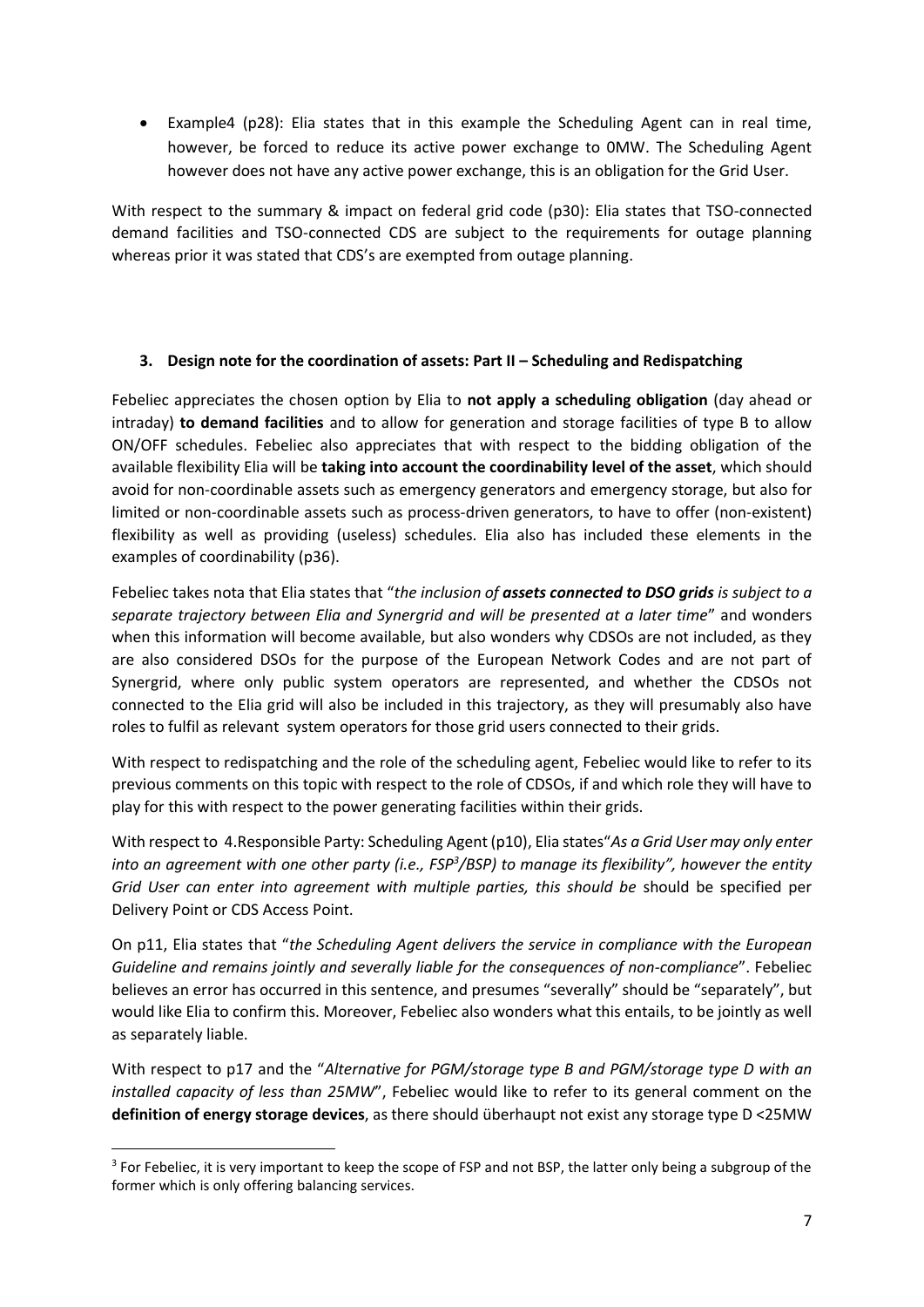for the sole reason of being connected at equal or above to 110 kV, and Febeliec also understood Elia was going to apply for a class derogation for PGM type D <25MW, so there should also not be any alternative solution (although Febeliec for the latter has no problem to discuss this alternative here in case no derogation would be granted).

Under 6.1.2, we assume that Elia exempts all demand facilities not only from delivering active power schedules, but also for delivering reactive power schedules or forecasts.

With respect to the assets without **real-time<sup>4</sup> metering obligation**, Febeliec is pleased to see that Elia has followed the European consensus on this topic and not to require an existing asset to install realtime metering in order to fulfil an obligation for a.o. schedule monitoring. This is in line with the discussions on the distinction between on the one hand the Connection Network Codes, only applicable to new and substantially modernized facilities, and the SO GL on the other hand, applicable to all, but without retroactive application of requirements on capabilities.

On 6.4.1 (p25). Special case: assets without real-time metering obligations; What is meant by New Power-generation modules with regards to installment of real-time metering? Does this also apply for modifications?

For new PGM B, the metering requirements can according the regulation 2016/631 art. 14.5 (d) also be periodically with time stamping and real-time metering is not necessary (e.g. for the purpose of ON/OFF schedule verification).

power-generating facilities shall be capable of exchanging information with the relevant system operator or the relevant TSO in real time or periodically with time stamping, as specified by the relevant system operator or the relevant TSO:

Under point 7 "Must-Run & May-Not-Run Schedule request by Elia": we also assume that the coordinability level of the specific PGM or energy storage device in taken into account, which should avoid rescheduling for non- or limited coordinable assets such as emergency generators, emergency battery storage and process-driven generators.

On the two separate instances where **remuneration** is discussed in this document, Febeliec supports the combination of a reasonable remuneration, which is demonstrable and directly related to the amendment, as long as the goal is to lower the overall system cost and the control of the costs of the TSO is under control from the regulator. But Febeliec wonders what the procedure is if no reasonable remuneration can be decided after negotiation and which party has to take the final decision. For the **remuneration for congestion activation**, in case of **decremental bid**s for increased consumption of a **demand facility** (p48), Febeliec would rather state that the bid price reflects the price for *extra* offtake of electricity, as this might be a different price than the price for the normal offtake of electricity (e.g. going beyond volume agreements with suppliers and thus falling under a different contractual price). With respect to the bid price of demand flexibility offered for redispatching, Elia correctly states that a generalized price formula is not feasible, but also states that, "*via the contract the Scheduling Agent could explain which components are most critical in the determination of a reasonable price*". Febeliec wonders whether this information will have to be provided ex ante, so even before any voluntary (as it concerns demand facilities) congestion bid is proposed or at the moment of offering the bid.

**.** 

<sup>&</sup>lt;sup>4</sup> Febeliec asks Elia to provide a clear definition of real-time metering, as this point is still not completely clear from the discussion on the European level. For clarity and comprehensiveness, it would be useful if a concise and clear definition would be provided in the Federal Grid Code or other relevant documents.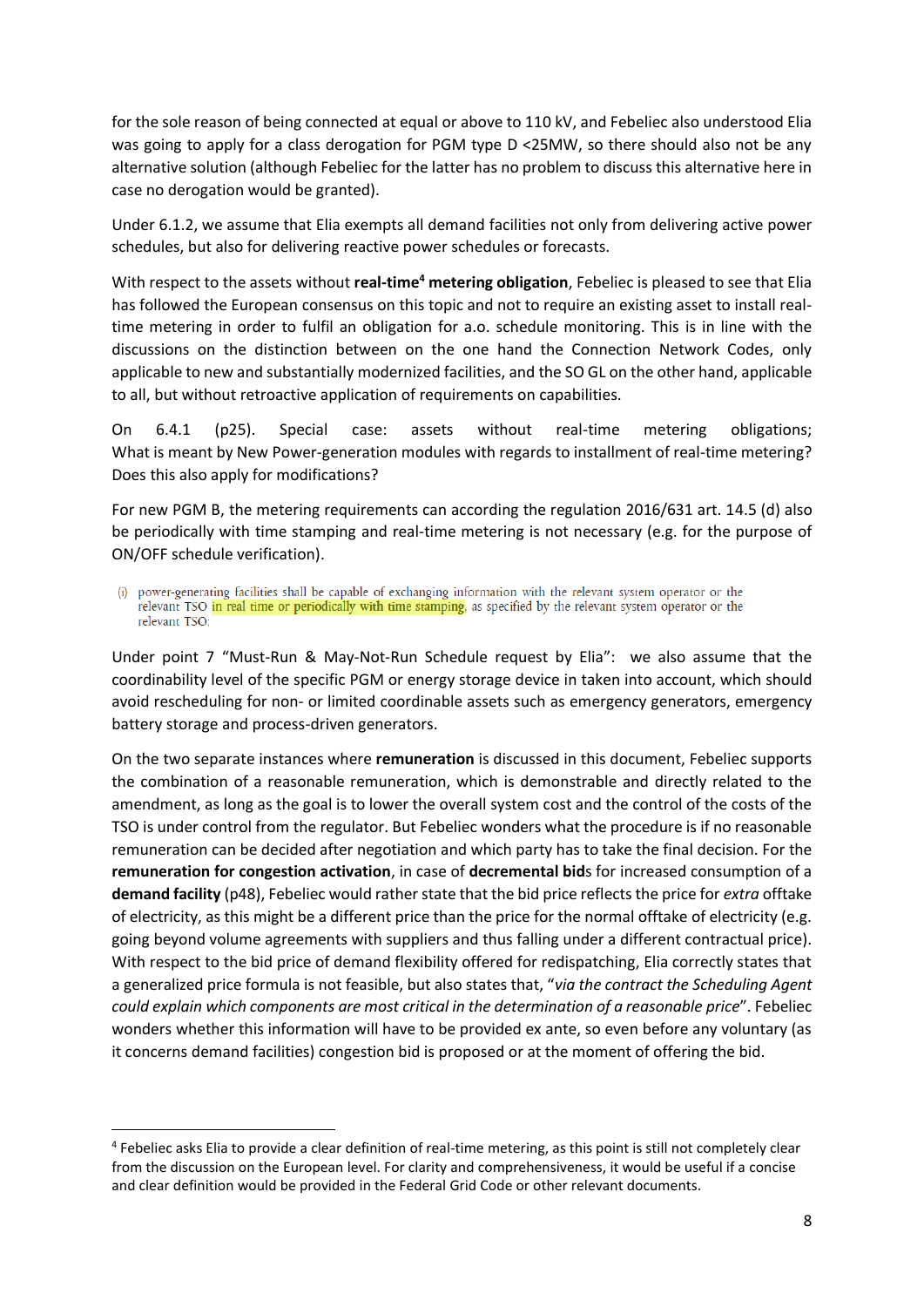On the proposed **option 2 for bid size, scheduling limits** (p45), Febeliec agrees that this might be useful for flexibility on assets without MW schedules (e.g. demand facilities), but on the basis of the document it is unclear to Febeliec whether this means an unlimited number of activations could then be requested by Elia.

On the **compensation of congestion bids** on the imbalance position, Elia states "*that in the event that a congestion is very predictable (e.g. minimized volumes risk) pro-active compensation activation may turn out to be cheaper than to await the Intraday or close to real-time timeframe*". Febeliec is a proponent of any approach that reduces the overall system cost, but wonders how it can be guaranteed that such pro-active action approach is not more expensive.

### **4. Design note for the coordination of assets: Part III – Congestion Risk Indicator**

On this document, the main question from Febeliec is **whether the Congestion Risk Indicator (CRI) will also apply to demand facilities**, leading to limitations on power offtake. Such approach would be unacceptable to Febeliec, as this would de facto lead to curtailment of demand, which can only be done under very strict conditions with a different legal basis or under force majeure. The primary purpose of the grid is to provide power to consumers, for which purpose the grid has also been dimensioned and for which purpose the consumers are paying the (largest part of the) cost of operating and maintaining the transmission grid.

With respect to portfolio bids, Febeliec is worried about the **exclusion of all bids** where even only one delivery point would be in a zone with a high or medium CRI and hopes that the proposed solution by Elia (p15) with the publication of the CRI before Balancing Gate Closure Time will be sufficient for those aggregators to change the composition of their portfolios by excluding such delivery points, in order to avoid losing liquidity on the markets and thus leading to higher overall system costs.

# **General remarks with respect to the contractual relations**

Contractual relations between the CDSO, Elia and the Grid User of the CDS are not taken into account. For example: a Grid User of the CDS does not appoint its Access Holder, and a CDS as Grid User to the Elia-grid will never appoint BRPs for Grid Users on its CDS.

#### **General remarks with respect to definitions:**

**Grid User**: this is not fully applicable in a CDS context. Grid User in CDS could mean:

- 1. grid user at CDS-connection point
- 2. grid user as CDSO connected to the TSO grid and access holder to the TSO grid

The obligations are not the same in the different definitions, application of a more precise "Grid user to relevant grid" would clarify this.

Moreover, the relation between grid user and owner is not always clear.

#### Definition of **different points:**

The same wording is used in different definitions in different guidelines, f.i. **Connection Point** used as: